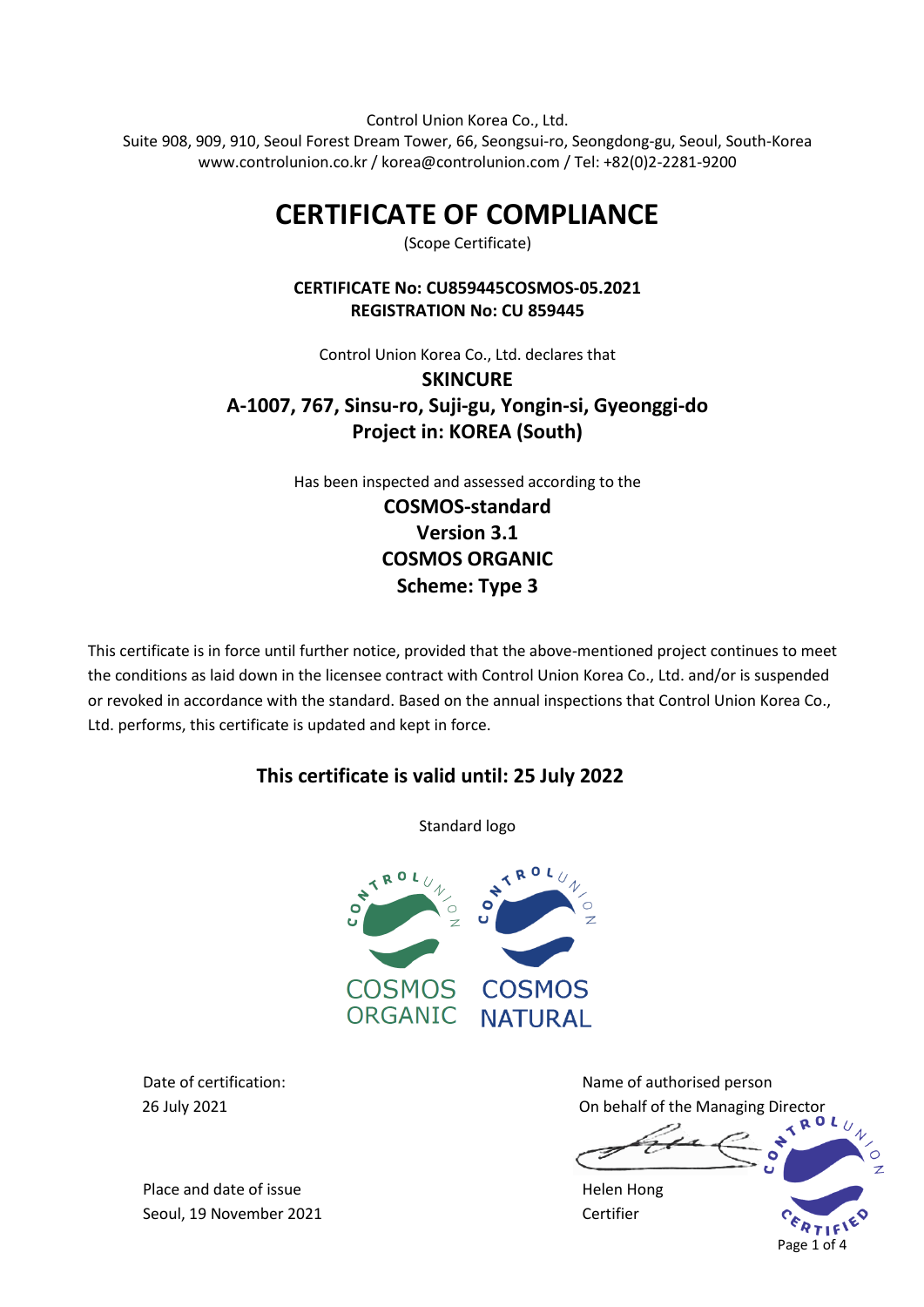## Annex to CERTIFCATE No: CU859445COSMOS-05.2021 REGISTRATION No: CU 859445 COSMOS-Standard

#### **SKINCURE**

A-1007, 767, Sinsu-ro, Suji-gu, Yongin-si, Gyeonggi-do Korea(South)

This certificate covers the following product(s) :

#### Product grade: COSMOS ORGANIC

| Product no.            | <b>Name of product and Characteristics</b>          | Processing unit(s) |        |
|------------------------|-----------------------------------------------------|--------------------|--------|
| P 187552               | Sandawha Alpha-Bisabolol Brightening Face Oil       | PRC 113489         |        |
| Characteristics        | 59.8% ORGANIC, 100% NATURAL, 0% PeMo, 0% NNI        |                    |        |
| P 187557               | Sandawha Alpha-Bisabolol Brightening Foaming Wash   | PRC 113489         |        |
| Characteristics        | 10.55% ORGANIC, 100% NATURAL, 0% PeMo, 0% NNI       |                    |        |
| P 187559               | Sandawha Organic Lemon Hand Cream                   | PRC 113489         |        |
| Characteristics        | 20.05% ORGANIC, 100% NATURAL, 0% PeMo, 0% NNI       |                    |        |
| P 187555               | Sandawha Orgacare Moisturizing Baby Cream           | PRC 113489         |        |
| <b>Characteristics</b> | 20.38 % ORGANIC, 100% NATURAL, 0% PeMo, 0% NNI      |                    |        |
| P 187553               | Sandawha Orgacare Natural Baby Lotion               | PRC 113489         |        |
| Characteristics        | 20.38% ORGANIC, 100% NATURAL, 0% PeMo, 0% NNI       |                    |        |
| P 187554               | Sandawha Orgacare Soft Baby Bath and Shampoo        | PRC 113489         |        |
| <b>Characteristics</b> | 11.37% ORGANIC, 100% NATURAL, 0% PeMo, 0% NNI       |                    |        |
| P 187556               | Sandawha Orgatea secret zone soothing wash          | PRC 113489         |        |
| <b>Characteristics</b> | 10.42% ORGANIC, 100% NATURAL, 0% PeMo, 0% NNI       |                    |        |
| P 197193               | Sandawha Aqua Lip & Eye Makeup Remover              | PRC 113489         |        |
| <b>Characteristics</b> | 10.42% ORGANIC, 99.76% NATURAL, 0.23% PeMo, 0% NNI  |                    |        |
| P 197194               | Sandawha Double Effect Anti-Wrinkle Serum           | PRC 113489         |        |
| <b>Characteristics</b> | 20.49% ORGANIC, 99.99% NATURAL, 0.004% PeMo, 0% NNI |                    |        |
| P 200973               | SanDaWha Organic Lemon Sun Cream                    | PRC 113489         |        |
| <b>Characteristics</b> | 21.60% ORGANIC, 99.89% NATURAL, 0.11% PeMo, 0% NNI  |                    |        |
| P 200974               | SanDaWha Organic Shea Butter Lip Balm               | PRC 113489         |        |
| <b>Characteristics</b> | 81.10% ORGANIC, 100% NATURAL, 0 % PeMo, 0% NNI      |                    |        |
| P 204891               | Sandawha Liposome Skin Softner                      | PRC 113489         |        |
| <b>Characteristics</b> | 20.38% ORGANIC, 99.99% NATURAL, 0.001% PeMo, 0% NNI |                    |        |
| P 204892               | Sandawha Revitalizing Liposome Lotion               | PRC 113489         |        |
| <b>Characteristics</b> | 20.43% ORGANIC, 100% NATURAL, 0% PeMo, 0% NNI       |                    |        |
| P 204893               | Sandawha Renew Moisturizing Liposome Cream          | PRC 113489         | ONTROL |
| <b>Characteristics</b> | 20.60% ORGANIC, 100% NATURAL, 0% PeMo, 0% NNI       |                    | Ü      |
| P 204894               | Sandawha Multi Action Intensive Essence             | PRC 113489         |        |
| <b>Characteristics</b> | 20.40% ORGANIC, 100% NATURAL, 0% PeMo, 0% NNI       |                    |        |

Page 2 of 4

UNION

1 ED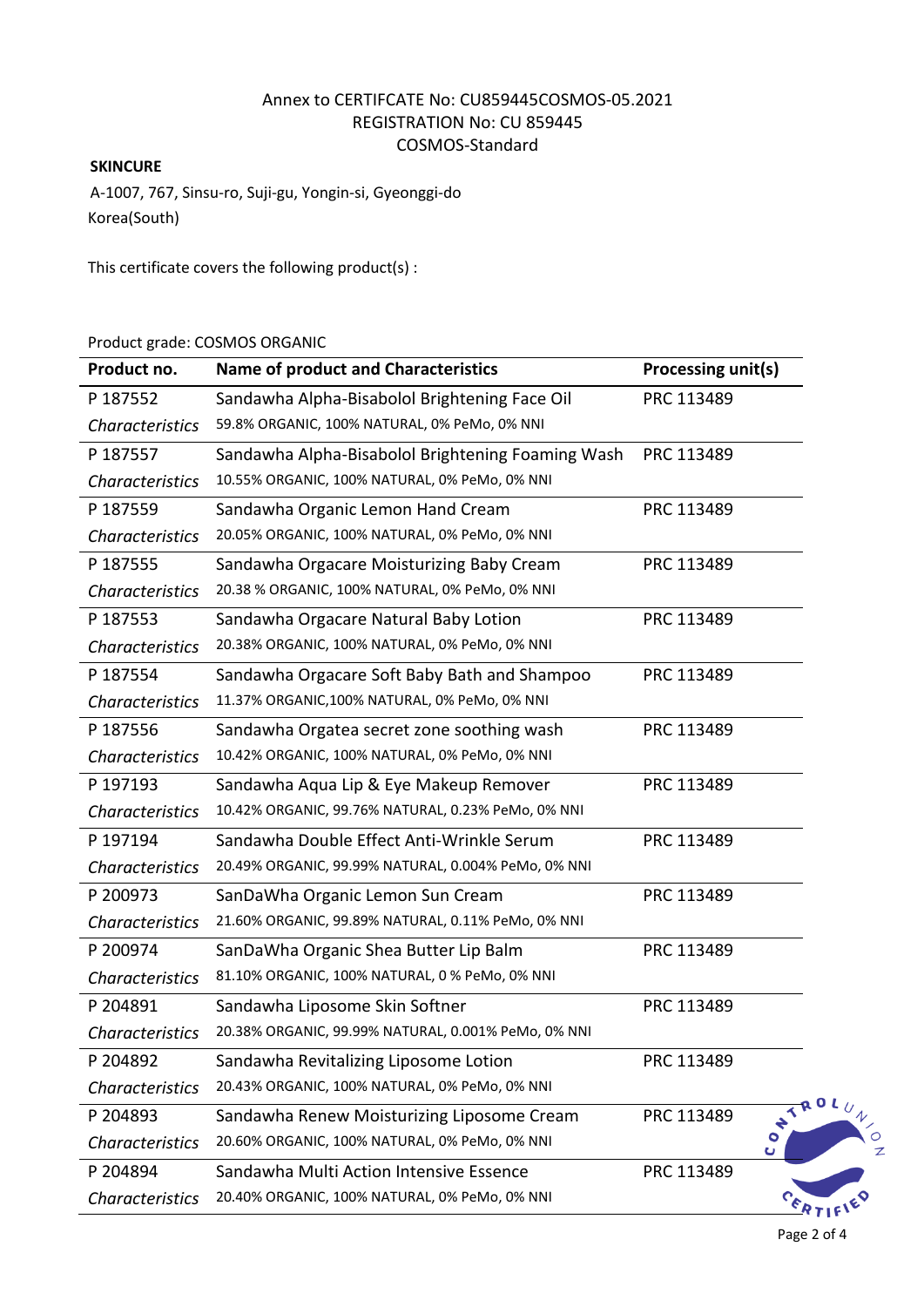#### Annex to CERTIFCATE No: CU859445COSMOS-05.2021 REGISTRATION No: CU 859445 COSMOS-Standard

|                        | uuunuu-Juuluu                                           |            |
|------------------------|---------------------------------------------------------|------------|
| P 204895               | Sandawha Intensive Eye Contour Cream                    | PRC 113489 |
| <b>Characteristics</b> | 20.60% ORGANIC, 100% NATURAL, 0% PeMo, 0% NNI           |            |
| P 204896               | Sandawha Aqua Micellar Cleansing Water                  | PRC 113489 |
| <b>Characteristics</b> | 10.47% ORGANIC, 99.41% NATURAL, 0.565% PeMo, 0.015% NNI |            |
| P 204897               | Sandawha Ultra Gentle Natural Mild Cleanser             | PRC 113489 |
| <b>Characteristics</b> | 10.84% ORGANIC, 100% NATURAL, 0% PeMo, 0% NNI           |            |
| P 204885               | Sandawha Extra Virgin Camellia Face Oil                 | PRC 113489 |
| <b>Characteristics</b> | 27.15% ORGANIC, 100% NATURAL, 0 % PeMo, 0% NNI          |            |
| P 204886               | Sandawha Natural Mild Cleansing Gel                     | PRC 113489 |
| <b>Characteristics</b> | 10.84% ORGANIC, 98.91% NATURAL, 1.084% PeMo, 0% NNI     |            |
| P 204888               | Sandawha For Men Orgatea Anti-Oxidant Essential Toner   | PRC 113489 |
| <b>Characteristics</b> | 20.40% ORGANIC, 99.99% NATURAL, 0.001% PeMo, 0% NNI     |            |
| P 204889               | Sandawha For Men Orgatea Moisture Defense Lotion        | PRC 113489 |
| Characteristics        | 22.48% ORGANIC, 100% NATURAL, 0 % PeMo, 0% NNI          |            |

#### Product grade: COSMOS NATURAL

| Product no.            | <b>Name of product and Characteristics</b>           | Processing unit(s)      |
|------------------------|------------------------------------------------------|-------------------------|
| P 197197               | Sandawha Seaweed Mud Pack                            | PRC 113489              |
| <b>Characteristics</b> | 0.1% ORGANIC, 100% NATURAL, 0% PeMo, 0% NNI          |                         |
| P 197198               | NOSTE Cellike Rapid Soothing Ato Liposome            | PRC 113489              |
| <b>Characteristics</b> | 0.005% ORGANIC, 99.99% NATURAL, 0.0009% PeMo, 0% NNI |                         |
| P 197199               | NOSTE Cellike Ultra Rich Moisture Soothing Ato Cream | PRC 113489              |
| <b>Characteristics</b> | 0.20% ORGANIC, 100% NATURAL, 0 % PeMo, 0% NNI        |                         |
| P 200967               | ILE DE VENT Dolharbang Lip Balm - Canola             | PRC 113489              |
| <b>Characteristics</b> | 46.26% ORGANIC, 100% NATURAL, 0% PeMo, 0% NNI        |                         |
| P 200968               | ILE DE VENT Dolharbang Lip Balm - Green tea          | PRC 113489              |
| <b>Characteristics</b> | 46.20% ORGANIC, 100% NATURAL, 0% PeMo, 0% NNI        |                         |
| P 200969               | ILE DE VENT Dolharbang Lip Balm - Citrus             | PRC 113489              |
| <b>Characteristics</b> | 46.06% ORGANIC, 100% NATURAL, 0% PeMo, 0% NNI        |                         |
| P 200970               | Sandawha Dolharbang Lip Balm Citrus                  | PRC 113489              |
| <b>Characteristics</b> | 46.06% ORGANIC, 100% NATURAL, 0% PeMo, 0% NNI        |                         |
| P 200971               | Sandawha Dolharbang Lip Balm Green tea               | PRC 113489              |
| <b>Characteristics</b> | 46.20% ORGANIC, 100% NATURAL, 0% PeMo, 0% NNI        | <b>Q</b> 0              |
| P 200972               | Sandawha Dolharbang Lip Balm Canola                  | $\star^4$<br>PRC 113489 |
| <b>Characteristics</b> | 46.26% ORGANIC, 100% NATURAL, 0% PeMo, 0% NNI        |                         |
| P 204884               | Sandawha Natural Mild Cleansing Oil                  | PRC 113489              |
| <b>Characteristics</b> | 17.52% ORGANIC, 100% NATURAL, 0 % PeMo, 0% NNI       |                         |

Page 3 of 4

 $\circ$  $\mathbb{Z}$